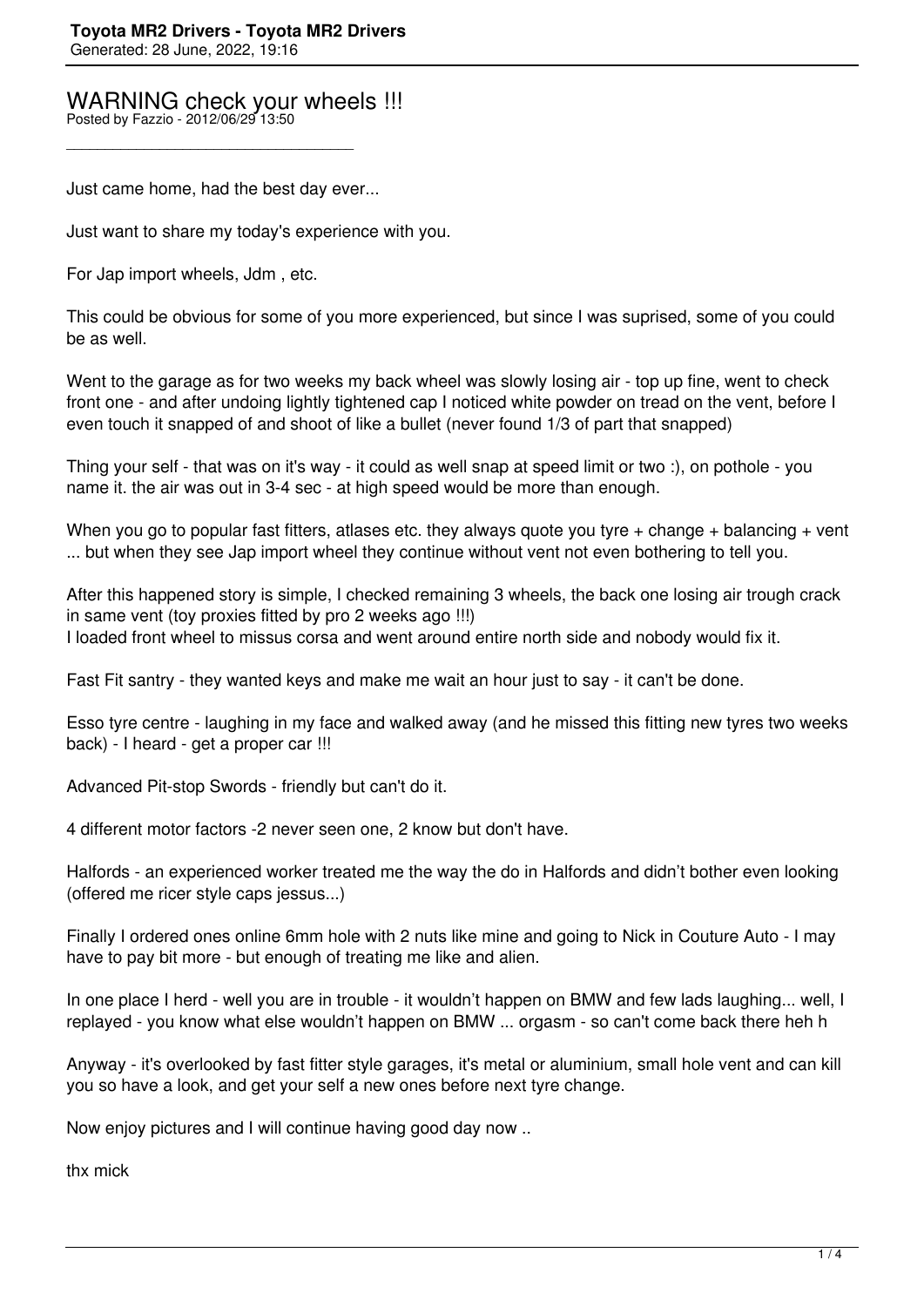http://img688.imageshack.us/img688/6923/dscf7221.jpg By fazolx1 at 2012-06-29

http://img232.imageshack.us/img232/1361/dscf7226m.jpg By fazolx1 at 2012-06-29

============================================================================

Re: WARNING check your wheels !!! Posted by TurboD - 2012/06/29 16:15

\_\_\_\_\_\_\_\_\_\_\_\_\_\_\_\_\_\_\_\_\_\_\_\_\_\_\_\_\_\_\_\_\_\_\_\_\_

Fazzio:In one place I herd - well you are in trouble - it wouldn't happen on BMW and few lads laughing... well, I replayed - you know what else wouldn't happen on BMW ... orgasm - so can't come back there heh h

Sorry to hear about your trouble mate . But I have to say that is an excellent reply : laugh: : laugh: :laugh: I hope you continue to have a good day and here is a karma click to help your day improve . :yes:

============================================================================

Re: WARNING check your wheels !!! Posted by cozzy90 - 2012/06/29 17:04

\_\_\_\_\_\_\_\_\_\_\_\_\_\_\_\_\_\_\_\_\_\_\_\_\_\_\_\_\_\_\_\_\_\_\_\_\_

i hate people who drive bmws and think its the greatest car ever( ITS NOT ITS BORING AND LOOKS THE SAME AS EVERY OTHER NEW CAR!!!!!!!!!!) :damn: :damn:

============================================================================

Re: WARNING check your wheels !!! Posted by Sp1derBen - 2013/04/06 15:26

I have a similar issue where my tyres deflate slightly quicker than they ought to.

I spoke to a couple of chaps who came to do some wheel balancing and plug a puncture for me and they said that because the wheel hadn't been sprayed all over (they'd missed the bead area under the tyre) you get a reaction on the alloy, which causes aluminium oxide (the white powder).

This causes air to escape easier.

\_\_\_\_\_\_\_\_\_\_\_\_\_\_\_\_\_\_\_\_\_\_\_\_\_\_\_\_\_\_\_\_\_\_\_\_\_

I have been told that to sort this, you just need to have the alloys' beads lacquered, which will avert the alu-oxide.

I used to have an e36 BMW before my Two and although I do still like them I much much prefer my Two.

It's a driver's car, the BM was just a comfy cruiser.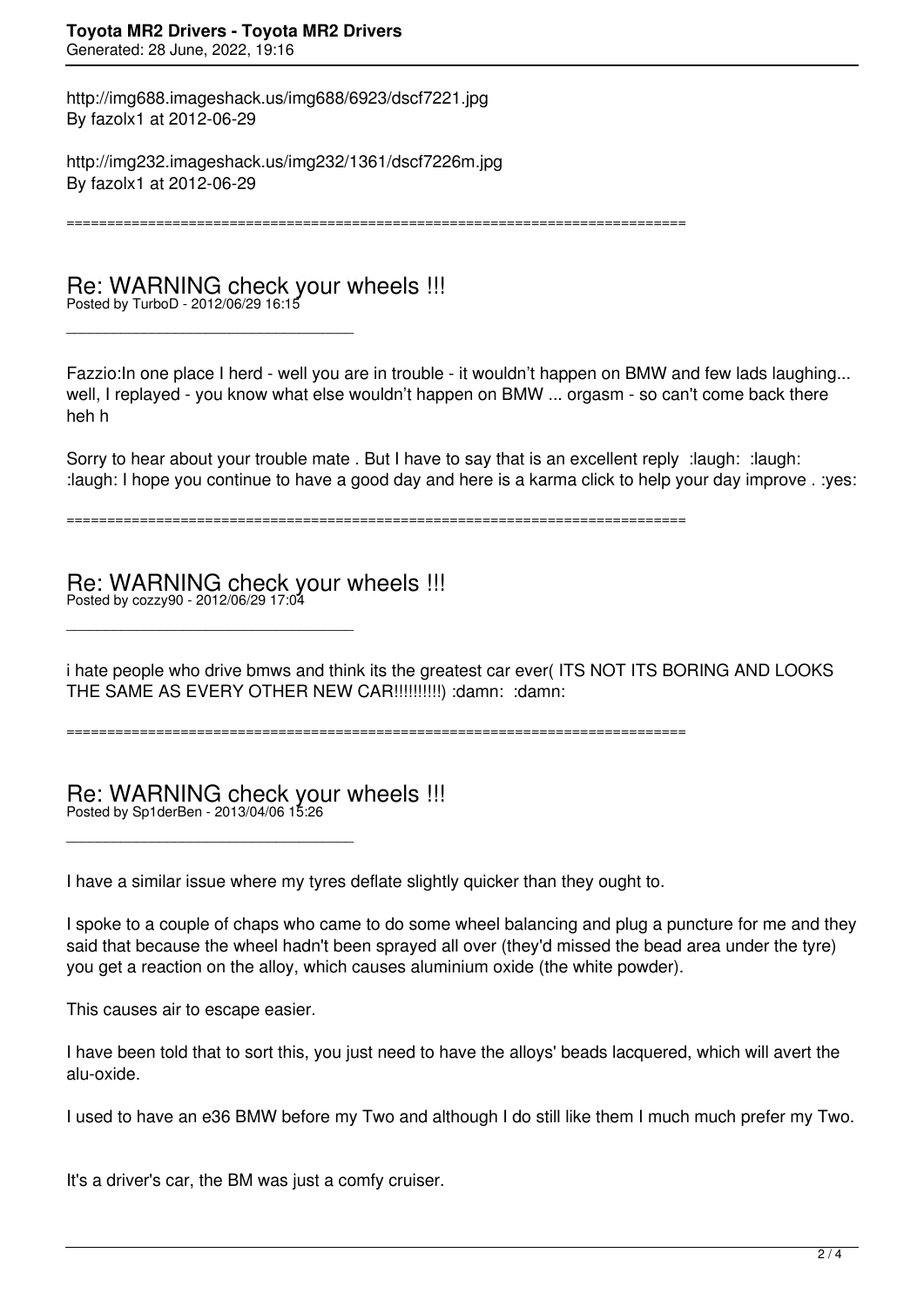============================================================================

## Re: WARNING check your wheels !!! Posted by Infamous - 2013/04/06 20:45

\_\_\_\_\_\_\_\_\_\_\_\_\_\_\_\_\_\_\_\_\_\_\_\_\_\_\_\_\_\_\_\_\_\_\_\_\_

\_\_\_\_\_\_\_\_\_\_\_\_\_\_\_\_\_\_\_\_\_\_\_\_\_\_\_\_\_\_\_\_\_\_\_\_\_

I would bet money that was damaged by the person who put your tyres on.

When I had my black turbo I had Watanabe split rims and the guy I had fit new tyres broke one of mine. He was kind enough to source me another but nonetheless was a little rougher than I liked with my rims. I just found another place for my rays split rims who handled them with a lot more care.

============================================================================

Re: WARNING check your wheels !!! Posted by Fazzio - 2013/04/06 21:20

just wondering how important the yellow circle is on the tire, its the part of tire that should be over the vent , checked mine and ofcourse they are all messed up, went for a hike and scenic drive to callingford and omath and on b roads and mountain roads is brilliant (new suspension) but motorway was a complete dissaster...

car handles v badlly at speed, the front feels like on mash potatos at 120++ and there is unbeareable shake from 115 on, had to take off my wach as it was so vibrating...

had a balance done number of times due to vent problems as seen up the posts. any ideas?

============================================================================

Re: WARNING check your wheels !!! Posted by weeJohn - 2013/04/06 23:53

\_\_\_\_\_\_\_\_\_\_\_\_\_\_\_\_\_\_\_\_\_\_\_\_\_\_\_\_\_\_\_\_\_\_\_\_\_

Heard that before, "they are Jap size valves, you wont get them here, have to buy them from Japan" all from the "top tyre" suppliers. Went to my local fitter, he had one look and said no bother.

The problem I had was the metal valve cap wrung a thread on the inside of it and wouldnt come off, I tried to cut it off with a Dremel and cut into the valve a little. No bother I thought until I went to check tyre pressures and the damage leaked more air than was going into the tyres.

I got all 4 changed by the local fitter that time, funny when I went back to the "true professionals" they didnt have a problem next time.

Dicks :laugh:

============================================================================

Re: WARNING check your wheels !!! Posted by Joey - 2013/06/04 12:49